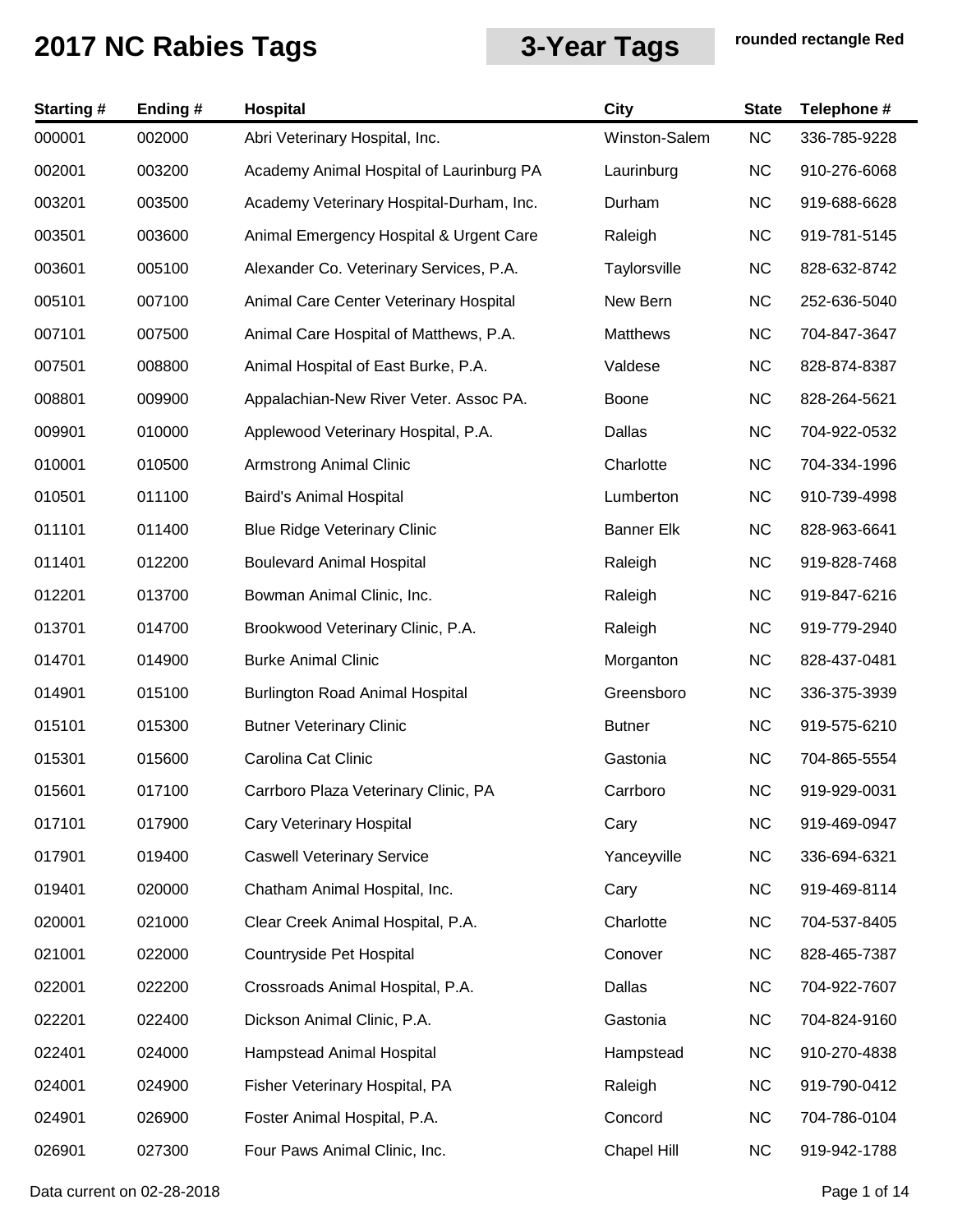| <b>Starting#</b> | Ending # | Hospital                                  | <b>City</b>           | <b>State</b> | Telephone #  |
|------------------|----------|-------------------------------------------|-----------------------|--------------|--------------|
| 027301           | 028600   | <b>Fuquay Veterinary Hospital</b>         | Fuquay-Varina         | NC           | 919-552-7200 |
| 028601           | 030400   | Havelock Animal Hospital, Inc.            | Havelock              | <b>NC</b>    | 252-447-7119 |
| 030401           | 031100   | Hemlock Bluffs Animal Hospital            | <b>Holly Springs</b>  | <b>NC</b>    | 919-362-1223 |
| 031101           | 031900   | <b>Hickory Grove Animal Hospital</b>      | Charlotte             | <b>NC</b>    | 704-563-5858 |
| 031901           | 032500   | Highlands-Cashiers Animal Clinic          | Highlands             | <b>NC</b>    | 828-526-5206 |
| 032501           | 034000   | Hillsborough Veterinary Clinic            | Hillsborough          | <b>NC</b>    | 919-732-9969 |
| 034001           | 034100   | House Call Practice For Pets              | Raleigh               | <b>NC</b>    | 919-874-7406 |
| 034101           | 034400   | Lake Wheeler Veterinary Hospital          | Raleigh               | <b>NC</b>    | 919-829-5511 |
| 034401           | 036200   | Lakewood Veterinary Hospital, P.A.        | Mooresville           | <b>NC</b>    | 704-662-6077 |
| 036201           | 037400   | Lannon's Animal Hospital                  | <b>Elizabeth City</b> | <b>NC</b>    | 252-335-7708 |
| 037401           | 037500   | Large Animal Medicine and Surgery, P.A.   | Salisbury             | NC           | 704-637-0546 |
| 037501           | 037600   | Large Animal Veterinary Services          | Youngsville           | <b>NC</b>    | 919-554-1176 |
| 037601           | 037900   | Lexington Large Animal Medicine & Surgery | Lexington             | <b>NC</b>    | 336-787-4901 |
| 037901           | 042900   | Long Animal Hospital                      | Charlotte             | NC           | 704-523-2996 |
| 042901           | 045600   | <b>Matthews Animal Clinic</b>             | <b>Matthews</b>       | NC           | 704-847-9856 |
| 045601           | 046800   | Mint Hill Animal Hospital, P.A.           | Mint Hill             | <b>NC</b>    | 704-545-3422 |
| 046801           | 047400   | Morehead Animal Hospital, P.A.            | Morehead City         | <b>NC</b>    | 252-726-0181 |
| 047401           | 049400   | <b>Neuse Veterinary Clinic</b>            | New Bern              | NC           | 252-637-7128 |
| 049401           | 051100   | Newton Veterinary Clinic                  | Newton                | <b>NC</b>    | 828-464-5020 |
| 051101           | 051500   | Nicks Veterinary Hospital, P.A.           | Charlotte             | <b>NC</b>    | 704-523-8015 |
| 051501           | 053500   | North Mecklenburg Animal Hospital         | Cornelius             | NC           | 704-892-0207 |
| 053501           | 054700   | North Paw Animal Hospital, Inc.           | Durham                | <b>NC</b>    | 919-471-1471 |
| 054701           | 056200   | North Wake Animal Hospital                | <b>Wake Forest</b>    | <b>NC</b>    | 919-556-1121 |
| 056201           | 056700   | North Wayne Animal Hospital               | Pikeville             | <b>NC</b>    | 919-242-6044 |
| 056701           | 057100   | Oak Grove Animal Hospital                 | Durham                | <b>NC</b>    | 919-598-0001 |
| 057101           | 058000   | Onslow Animal Hospital, Inc.              | Jacksonville          | <b>NC</b>    | 910-347-1219 |
| 058001           | 062000   | Pasquotank Animal Hospital                | <b>Elizabeth City</b> | <b>NC</b>    | 252-264-3371 |
| 062001           | 063000   | Pembroke Veterinary Hospital              | Pembroke              | <b>NC</b>    | 910-521-3431 |
| 063001           | 063200   | Pet-Vet House Call Practice, PA           | Raleigh               | <b>NC</b>    | 919-676-3130 |
| 063201           | 064700   | Port City Animal Hospital                 | Wilmington            | <b>NC</b>    | 910-452-4093 |
| 064701           | 065700   | North End Veterinary Clinic               | Lumberton             | <b>NC</b>    | 910-738-9368 |
| 065701           | 065800   | Office of People & Pets Accupuncture      | Asheville             | NC           | 828-254-2773 |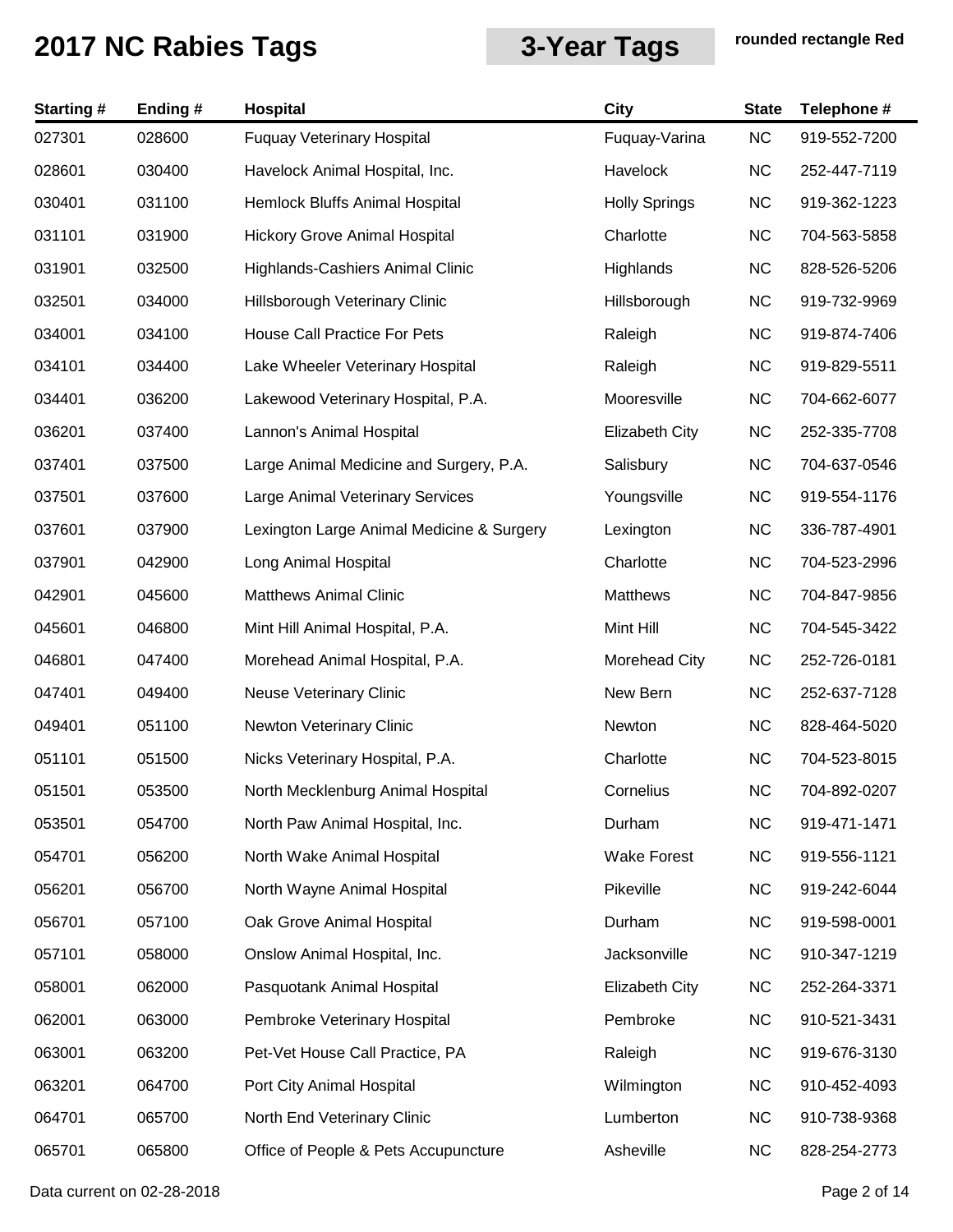| <b>Starting#</b> | Ending# | Hospital                                     | City                  | <b>State</b> | Telephone #  |
|------------------|---------|----------------------------------------------|-----------------------|--------------|--------------|
| 065801           | 066000  | Yellowhorse Mobile Vet Service               | Concord               | <b>NC</b>    | 704-305-3673 |
| 066001           | 066200  | <b>Wellspring Holistic Vet Care</b>          | Wilmington            | <b>NC</b>    | 910-791-2296 |
| 066201           | 066300  | <b>Tram Road Animal Hospital</b>             | Clinton               | <b>NC</b>    | 910-592-3102 |
| 066301           | 067000  | Banfield Pet Hospital #1436 Monroe           | Vancouver             | WA           | 704-238-8228 |
| 067001           | 068200  | Banfield Pet Hospital #1846 Morehead         | Vancouver             | WA           | 252-247-4442 |
| 068201           | 068500  | Mobile Laser Veterinary Services             | Raleigh               | <b>NC</b>    | 919-789-1109 |
| 068501           | 068600  | SPCA of the Triad                            | Greensboro            | <b>NC</b>    | 336-375-3222 |
| 068601           | 069000  | Cedarwood Mobile Veterinary Service          | <b>Willow Springs</b> | <b>NC</b>    | 919-422-8561 |
| 069001           | 071300  | Bahama Road Veterinary Hospital              | Bahama                | <b>NC</b>    | 919-471-4103 |
| 071301           | 071600  | Rocky Creek Veterinary Service, P.A.         | Olin                  | <b>NC</b>    | 704-546-2210 |
| 071601           | 072800  | Sharon Lakes Animal Hospital, P.A.           | Charlotte             | <b>NC</b>    | 704-552-0647 |
| 072801           | 073300  | Shelton's Veterinary Clinic                  | Williamston           | <b>NC</b>    | 252-792-2808 |
| 073301           | 074800  | Six Forks Animal Hospital                    | Raleigh               | <b>NC</b>    | 919-847-5854 |
| 074801           | 076800  | Southeastern Veterinary Hospital, P.A.       | Lumberton             | <b>NC</b>    | 910-739-9411 |
| 076801           | 076900  | Statesville Bovine & Equine Clinic           | Statesville           | <b>NC</b>    | 704-873-1743 |
| 076901           | 078400  | Steele Creek Animal Hospital, Inc.           | Charlotte             | <b>NC</b>    | 704-588-4400 |
| 078401           | 079300  | <b>Tar River Animal Hospital</b>             | Washington            | <b>NC</b>    | 252-946-2417 |
| 079301           | 080800  | Tar River Veterinary Hospital                | Franklinton           | <b>NC</b>    | 919-494-5500 |
| 080801           | 081300  | The Carolinas Animal Hospital & Dental       | Charlotte             | <b>NC</b>    | 704-588-9788 |
| 081301           | 084300  | Thomasville Veterinary Hospital, P.A.        | Thomasville           | <b>NC</b>    | 336-475-9119 |
| 084301           | 085600  | <b>Topsail Animal Hospital</b>               | Hampstead             | NC.          | 910-270-4401 |
| 085601           | 086000  | <b>VCA Triangle Tower Animal Hospital</b>    | Raleigh               | <b>NC</b>    | 919-231-8030 |
| 086001           | 086100  | <b>Triangle Veterinary Referral Hospital</b> | Durham                | <b>NC</b>    | 919-489-0615 |
| 086101           | 086300  | Veterinary House Calls of Hickory            | Hickory               | <b>NC</b>    | 828-345-1998 |
| 086301           | 088500  | Wake Forest Animal Hospital                  | <b>Wake Forest</b>    | <b>NC</b>    | 919-556-1000 |
| 088501           | 089300  | Watauga Veterinary Hospital                  | Boone                 | <b>NC</b>    | 828-297-3300 |
| 089301           | 089400  | Southern Veterinary Partners                 | Birmingham            | AL           | 704-824-9876 |
| 089401           | 089500  | Veterinary Spec Hospital of the Carolinas    | Cary                  | <b>NC</b>    | 919-233-4911 |
| 089501           | 091000  | Leonard-Sykes Hospital For Pets              | Wilmington            | <b>NC</b>    | 910-791-8426 |
| 091001           | 092400  | <b>Atrium Animal Hospital</b>                | Charlotte             | <b>NC</b>    | 704-542-2000 |
| 092401           | 093300  | Hight Veterinary Hospital, P.A.              | Charlotte             | <b>NC</b>    | 704-595-9377 |
| 093301           | 093900  | <b>Creature Comforts Animal Hospital</b>     | Cary                  | <b>NC</b>    | 919-387-3435 |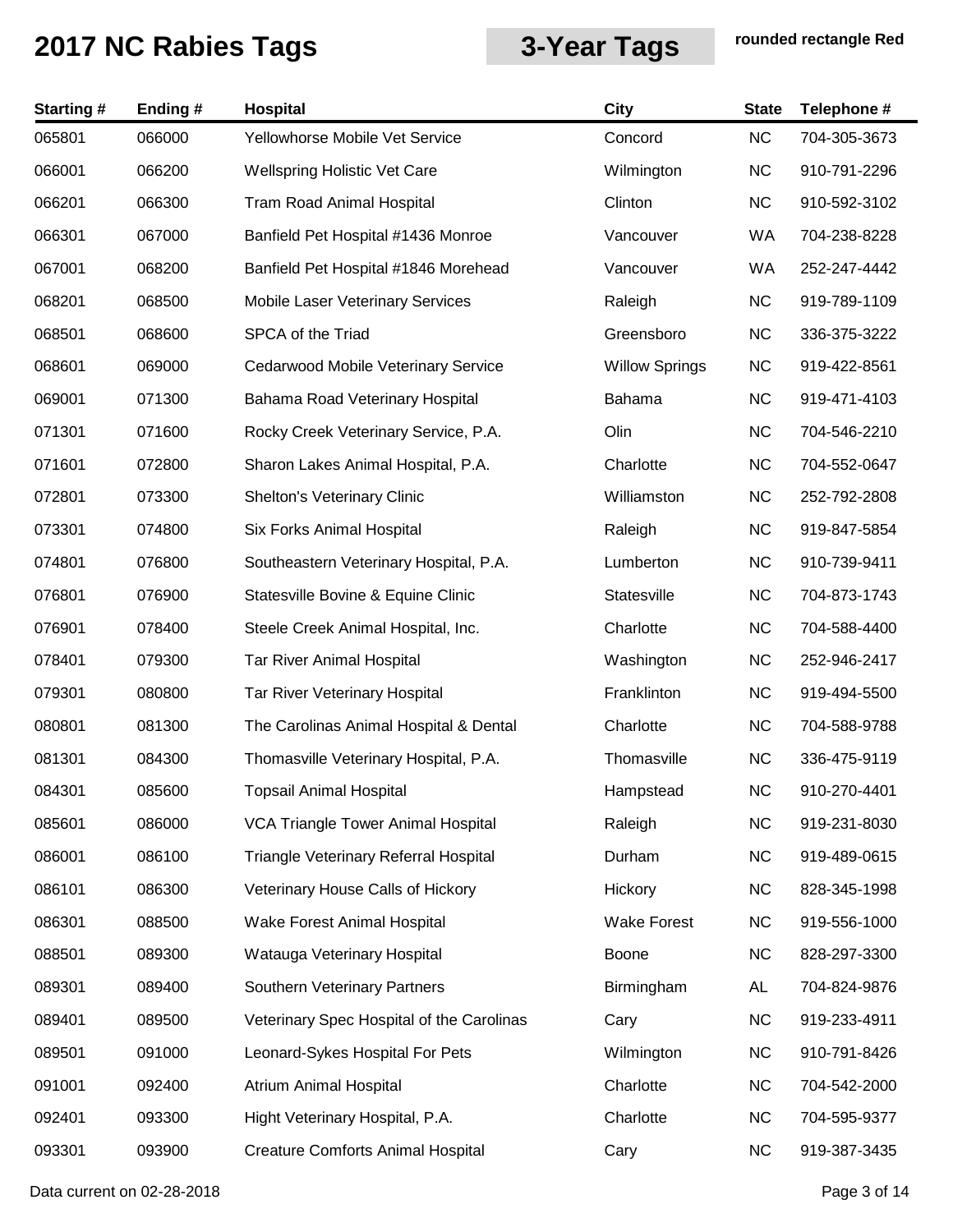| <b>Starting#</b> | Ending# | Hospital                                        | City                  | <b>State</b> | Telephone #  |
|------------------|---------|-------------------------------------------------|-----------------------|--------------|--------------|
| 093901           | 094900  | Durant Road Animal Hospital & Kennel            | Raleigh               | <b>NC</b>    | 919-847-5533 |
| 094901           | 095000  | <b>3H Mobile Vet Services</b>                   | New Hill              | <b>NC</b>    | 919-380-1687 |
| 095001           | 095100  | Bar None Mobile Veterinary Services             | Clayton               | <b>NC</b>    | 919-772-9400 |
| 095101           | 095400  | Flat River Veterinary Hospital                  | Rougemont             | <b>NC</b>    | 919-477-4210 |
| 095401           | 096200  | Little Mountain Veterinary Clinic               | Denver                | <b>NC</b>    | 704-489-2444 |
| 096201           | 096500  | Animal Kingdom Veterinary Hospital              | Cary                  | <b>NC</b>    | 919-460-9111 |
| 096501           | 096800  | Spring Forest Animal Hospital, Inc.             | Raleigh               | <b>NC</b>    | 919-878-7387 |
| 096801           | 098800  | Banfield Pet Hospital #594 E. Millbrook-Raleigh | Vancouver             | WA           | 919-790-8337 |
| 098801           | 099700  | James Landing Veterinary Hospital               | Jamestown             | <b>NC</b>    | 336-852-9800 |
| 099701           | 101600  | Lake Country Animal Hospital                    | Roanoke Rapids        | <b>NC</b>    | 252-308-1882 |
| 101601           | 103100  | Banfield Pet Hospital #597 Garner               | Vancouver             | WA           | 919-661-1926 |
| 103101           | 104100  | Goose Creek Animal Hospital                     | Sunbury               | <b>NC</b>    | 252-465-4831 |
| 104101           | 105600  | Porters Neck Veterinary Hospital                | Wilmington            | <b>NC</b>    | 910-686-6297 |
| 105601           | 105700  | Eastern Equine Veterinary Clinic                | Farmville             | <b>NC</b>    | 252-753-3162 |
| 105701           | 105800  | Holmes Mobile Veterinary Service                | Valle Crucis          | <b>NC</b>    | 828-266-3959 |
| 105801           | 106500  | Animal Hospital of Peak Plaza                   | Apex                  | <b>NC</b>    | 919-362-0515 |
| 106501           | 106700  | TotalBond Veter. Hosp. at Davidson              | Davidson              | <b>NC</b>    | 704-892-1992 |
| 106701           | 107300  | 70 West Veterinary Hospital                     | Havelock              | <b>NC</b>    | 252-447-9525 |
| 107301           | 107800  | Vet Mobile, PLLC                                | Cary                  | <b>NC</b>    | 919-467-6297 |
| 107801           | 108100  | Mobile Vet Care of S Charlotte                  | Charlotte             | <b>NC</b>    | 704-458-4928 |
| 108101           | 108900  | Academy East Veterinary Hospital                | Fuguay-Varina         | <b>NC</b>    | 919-552-1040 |
| 108901           | 109800  | <b>Plantation Animal Hospital</b>               | Clayton               | <b>NC</b>    | 919-359-9977 |
| 109801           | 110800  | Banfield Pet Hospital #417 Wilmington           | Vancouver             | WA           | 910-796-0401 |
| 110801           | 110900  | Dogwood Equine Clinic                           | <b>Southern Pines</b> | <b>NC</b>    | 910-245-2211 |
| 110901           | 111000  | Dr Kate's Mobile Veterinary Practice            | Raleigh               | <b>NC</b>    | 919-832-2000 |
| 111001           | 112600  | Banfield Pet Hospital #595 Cary                 | Cary                  | <b>NC</b>    | 919-858-8450 |
| 112601           | 112700  | Carolina Vet. Specialists South Charlotte       | Charlotte             | <b>NC</b>    | 704-504-9608 |
| 112701           | 113000  | <b>ABEVET</b>                                   | Pittsboro             | <b>NC</b>    | 919-933-8680 |
| 113001           | 113600  | All Pets Animal Hospital of Sneads Ferry        | Jacksonville          | <b>NC</b>    | 910-327-1100 |
| 113601           | 114600  | Banfield Pet Hospital #596 Brier Creek          | Vancouver             | WA           | 919-806-2960 |
| 114601           | 114800  | <b>Quality Care Animal Hospital</b>             | Four Oaks             | <b>NC</b>    | 919-963-3044 |
| 114801           | 115300  | Caring Hearts Animal Hospital                   | Matthews              | <b>NC</b>    | 704-893-2799 |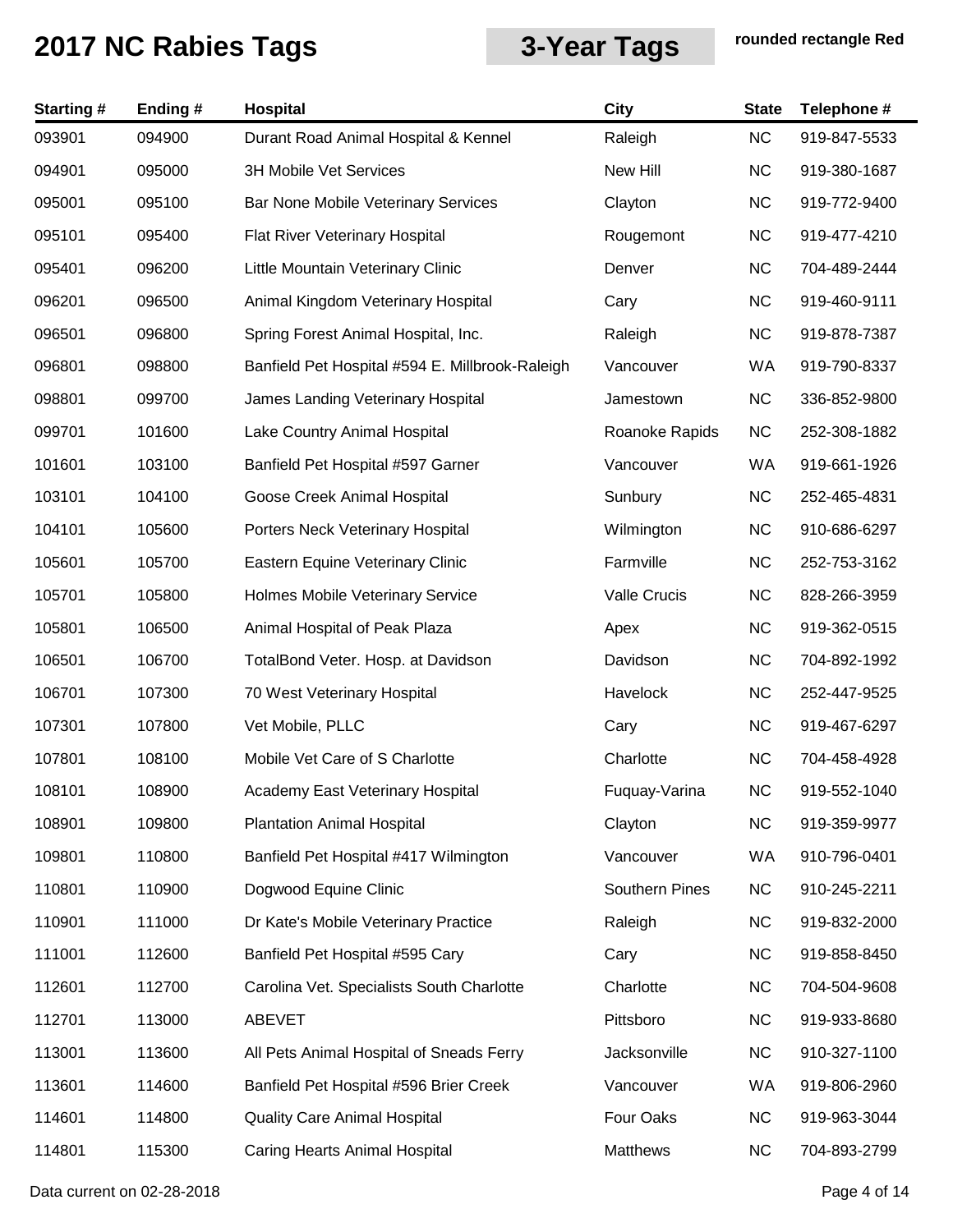| <b>Starting#</b> | Ending# | Hospital                                    | <b>City</b>        | <b>State</b> | Telephone #  |
|------------------|---------|---------------------------------------------|--------------------|--------------|--------------|
| 115301           | 120300  | Banfield Pet Hospital #416 Jacksonville     | Vancouver          | WA           | 910-938-1627 |
| 120301           | 120600  | Animal Medical Center of Danville           | Danville           | VA           | 434-793-6477 |
| 120601           | 120700  | Animal Medical Clinic of South Boston       | Danville           | VA           | 434-575-0034 |
| 120701           | 120900  | <b>Clarksville Veterinary Clinic</b>        | Clarksville        | VA           | 434-374-0166 |
| 120901           | 121000  | <b>Healing Springs Animal Hospital</b>      | Galax              | VA           | 276-236-5103 |
| 121001           | 121100  | <b>Mount Hermon Animal Clinic</b>           | Danville           | VA           | 434-886-2499 |
| 121101           | 121200  | Nature Veterinary Center                    | South Hill         | VA           | 434-447-3553 |
| 121201           | 121900  | Asheville Humane Society                    | Asheville          | <b>NC</b>    | 828-761-2001 |
| 121901           | 124900  | <b>Iredell County Animal Services</b>       | Statesville        | <b>NC</b>    | 704-878-5424 |
| 124901           | 125400  | Davidson County Health Department           | Lexington          | <b>NC</b>    | 336-242-2310 |
| 125401           | 126400  | Burlington Animal Shelter/Adoption Center   | <b>Haw River</b>   | <b>NC</b>    | 336-578-0343 |
| 126401           | 127400  | Wake County Animal Care & Control           | Raleigh            | <b>NC</b>    | 919-212-7387 |
| 127401           | 127500  | <b>UNC-Chapel Hill</b>                      | <b>Chapel Hill</b> | <b>NC</b>    | 919-966-2906 |
| 127501           | 129000  | Banfield Pet Hospital #600 S Durham         | Vancouver          | WA           | 919-402-8801 |
| 129001           | 131000  | Cumberland County Health Dept.              | Fayetteville       | NC           | 910-433-3622 |
| 131001           | 131100  | Durham County Animal Shelter                | Durham             | <b>NC</b>    | 919-560-0640 |
| 131101           | 131400  | Halifax County Health Dept ATTN: J. Dillard | Halifax            | <b>NC</b>    | 252-583-6651 |
| 131401           | 132000  | <b>Warrenton Animal Clinic</b>              | Warrenton          | <b>NC</b>    | 252-257-0737 |
| 132001           | 132100  | Pender Co Animal Shelter                    | <b>Burgaw</b>      | <b>NC</b>    | 910-259-1484 |
| 132101           | 132300  | Close Calls, PLLC                           | Raleigh            | <b>NC</b>    | 919-749-3590 |
| 132301           | 132600  | Healthy Pets Mobile Vet                     | Garner             | <b>NC</b>    | 919-329-7387 |
| 132601           | 134600  | Banfield Pet Hospital #602 Apex             | Vancouver          | WA           | 919-387-0954 |
| 134601           | 135200  | Safe Haven for Cats                         | Raleigh            | <b>NC</b>    | 919-872-7233 |
| 135201           | 136700  | Union County Animal Services Bureau         | Monroe             | <b>NC</b>    | 704-283-3548 |
| 136701           | 136800  | Polk County Animal Control                  | Columbus           | <b>NC</b>    | 828-894-3001 |
| 136801           | 138400  | Banfield Pet Hospital #1095 Mooresville     | Vancouver          | WA           | 704-799-3812 |
| 138401           | 139700  | Banfield Pet Hospital #412 Greensboro       | Vancouver          | WA           | 336-852-6121 |
| 139701           | 141700  | Banfield Pet Hospital #413 East Greensboro  | Vancouver          | WA           | 336-545-8333 |
| 141701           | 143500  | Banfield Pet Hospital #414 Winston Salem    | Vancouver          | WA           | 336-377-3026 |
| 143501           | 143700  | <b>Foothills Humane Society</b>             | Tryon              | <b>NC</b>    | 828-863-4444 |
| 143701           | 145700  | <b>Bunn Animal Hospital</b>                 | <b>Bunn</b>        | <b>NC</b>    | 919-496-7401 |
| 145701           | 146200  | Riverbend Swine Consulting, PC              | Goldsboro          | <b>NC</b>    | 919-731-3002 |

Data current on 02-28-2018 **Page 5 of 14**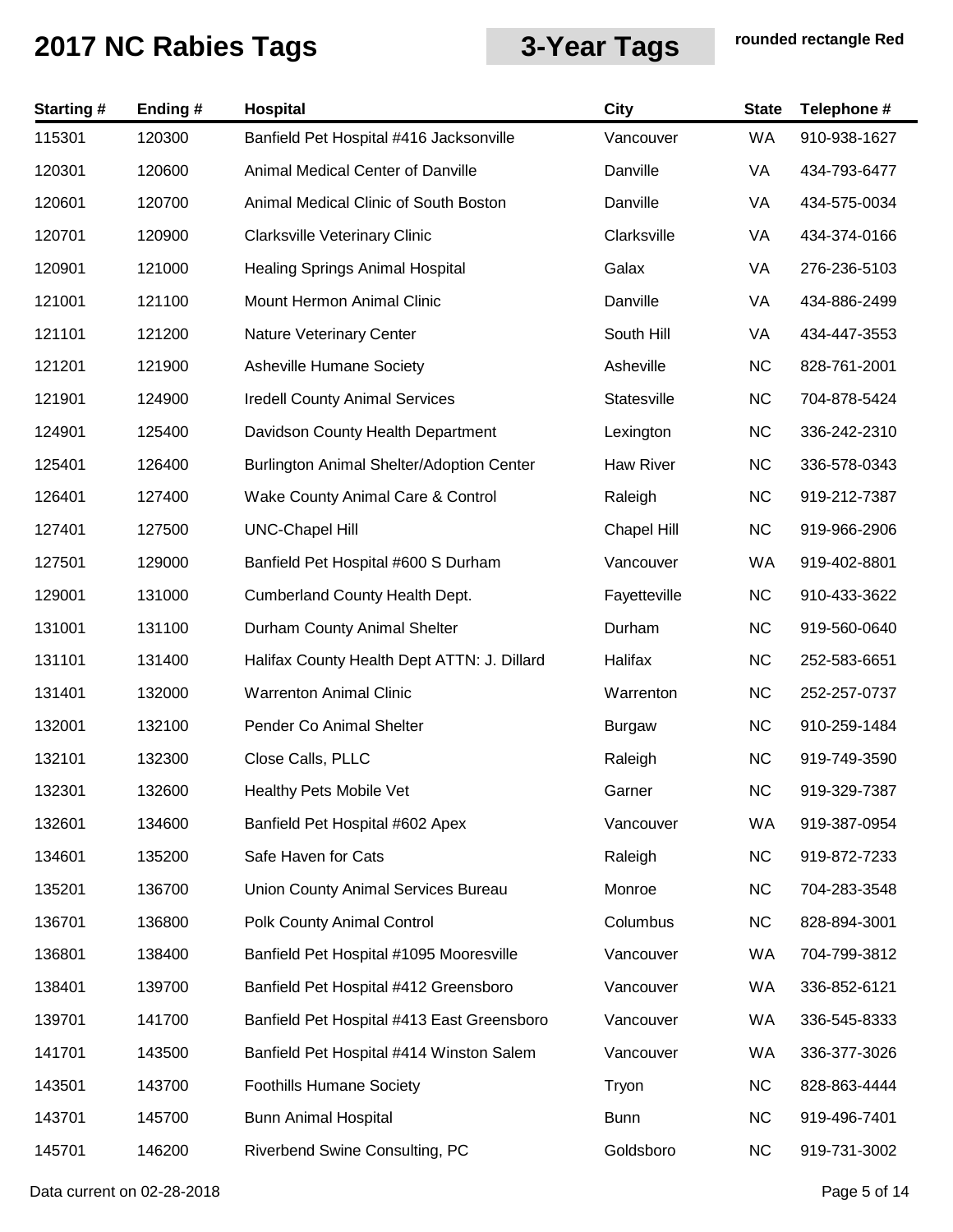| <b>Starting#</b> | Ending# | <b>Hospital</b>                             | <b>City</b>           | <b>State</b> | Telephone #  |
|------------------|---------|---------------------------------------------|-----------------------|--------------|--------------|
| 146201           | 148200  | Banfield Pet Hospital #415 Fayetteville     | Fayetteville          | NC           | 910-864-1337 |
| 148301           | 149800  | Banfield Pet Hospital #1207 Arden           | Vancouver             | WA           | 828-681-0519 |
| 149801           | 150800  | Banfield Pet Hospital #1392 Aberdeen        | Vancouver             | WA           | 910-692-4931 |
| 150801           | 152300  | Four Paws Veterinary Hospital               | Southport             | <b>NC</b>    | 910-457-7387 |
| 152301           | 154600  | Wilmington Animal Health Care               | Wilmington            | <b>NC</b>    | 910-791-7101 |
| 154601           | 154900  | Homeward Bound Mobile Vet Service           | Raleigh               | <b>NC</b>    | 919-847-2500 |
| 154901           | 155700  | Bear Creek Mobile Vet Service               | Albermarle            | <b>NC</b>    | 704-986-0000 |
| 155701           | 156100  | Carolina Animal Hospital of Creedmoor       | Creedmoor             | <b>NC</b>    | 919-528-0606 |
| 156101           | 156200  | Piedmont Equine Mobile Veterinary Service   | Marshville            | <b>NC</b>    | 704-989-3933 |
| 156401           | 157900  | Banfield Pet Hospital #1208 Asheville       | Vancouver             | WA           | 828-298-1800 |
| 157901           | 158000  | Heartway Holistic Vet                       | Floyd                 | VA           | 540-818-7004 |
| 158001           | 159500  | Banfield Pet Hospital #1929 Knightdale      | Vancouver             | WA           | 919-266-1747 |
| 159501           | 159600  | Pampered Pets Mobile Veterinary Services    | Wadesboro             | <b>NC</b>    | 704-465-2307 |
| 159601           | 160100  | Banfield Pet Hospital #2124 Sharon Amity    | Vancouver             | WA           | 704-364-4171 |
| 160101           | 160800  | Carolina Forest Animal Clinic               | Jacksonville          | <b>NC</b>    | 910-347-1219 |
| 160801           | 161000  | Carolina Veterinary Specialists             | Matthews              | <b>NC</b>    | 704-815-3939 |
| 161001           | 161400  | Carolinas Veterinary Care Clinic            | Huntersville          | <b>NC</b>    | 704-439-0600 |
| 161401           | 162000  | <b>Small Paws Veterinary Clinic</b>         | <b>Elizabeth City</b> | <b>NC</b>    | 252-384-0109 |
| 162001           | 162100  | Adopt An Angel                              | <b>Boliva</b>         | <b>NC</b>    | 910-392-0557 |
| 162101           | 162200  | Anderson Creek Mobile Veterinary Services   | Spring Lake           | <b>NC</b>    | 910-603-5037 |
| 162201           | 164200  | Spay Neuter Clinic of the Carolinas         | Charlotte             | <b>NC</b>    | 704-542-9997 |
| 164201           | 166200  | Banfield Pet Hospital #2229 Morrisville     | Vancouver             | WA           | 919-467-1562 |
| 166201           | 166700  | Middle Creek Veterinary Hospital            | Raleigh               | NC           | 919-773-1043 |
| 166701           | 167200  | Shiloh Animal Hospital                      | Morrisville           | <b>NC</b>    | 919-825-1000 |
| 167201           | 167500  | <b>Local Mobile Veterinary Practice</b>     | Durham                | <b>NC</b>    | 919-219-4919 |
| 167501           | 168500  | Planned Pethood Spay & Neuter Clinic        | Greensboro            | <b>NC</b>    | 336-299-3060 |
| 168501           | 169800  | Banfield Pet Hospital #2110 Wesley Chapel   | Vancouver             | WA           | 704-821-1415 |
| 169801           | 170400  | <b>Highlands Pet Hospital</b>               | Concord               | <b>NC</b>    | 704-464-4463 |
| 170401           | 170700  | Ark Mobile Vet Housecalls                   | Graham                | <b>NC</b>    | 919-932-0700 |
| 170701           | 170800  | Chatham Mobile Veterinary Service           | <b>Bear Creek</b>     | <b>NC</b>    | 919-239-9362 |
| 170801           | 174300  | Charlotte-Mecklenburg Animal Care & Control | Charlotte             | <b>NC</b>    | 704-336-6695 |
| 174301           | 175100  | Animal Hospital of New Bern PLLC            | New Bern              | <b>NC</b>    | 252-649-1520 |

Data current on 02-28-2018 **Page 6 of 14**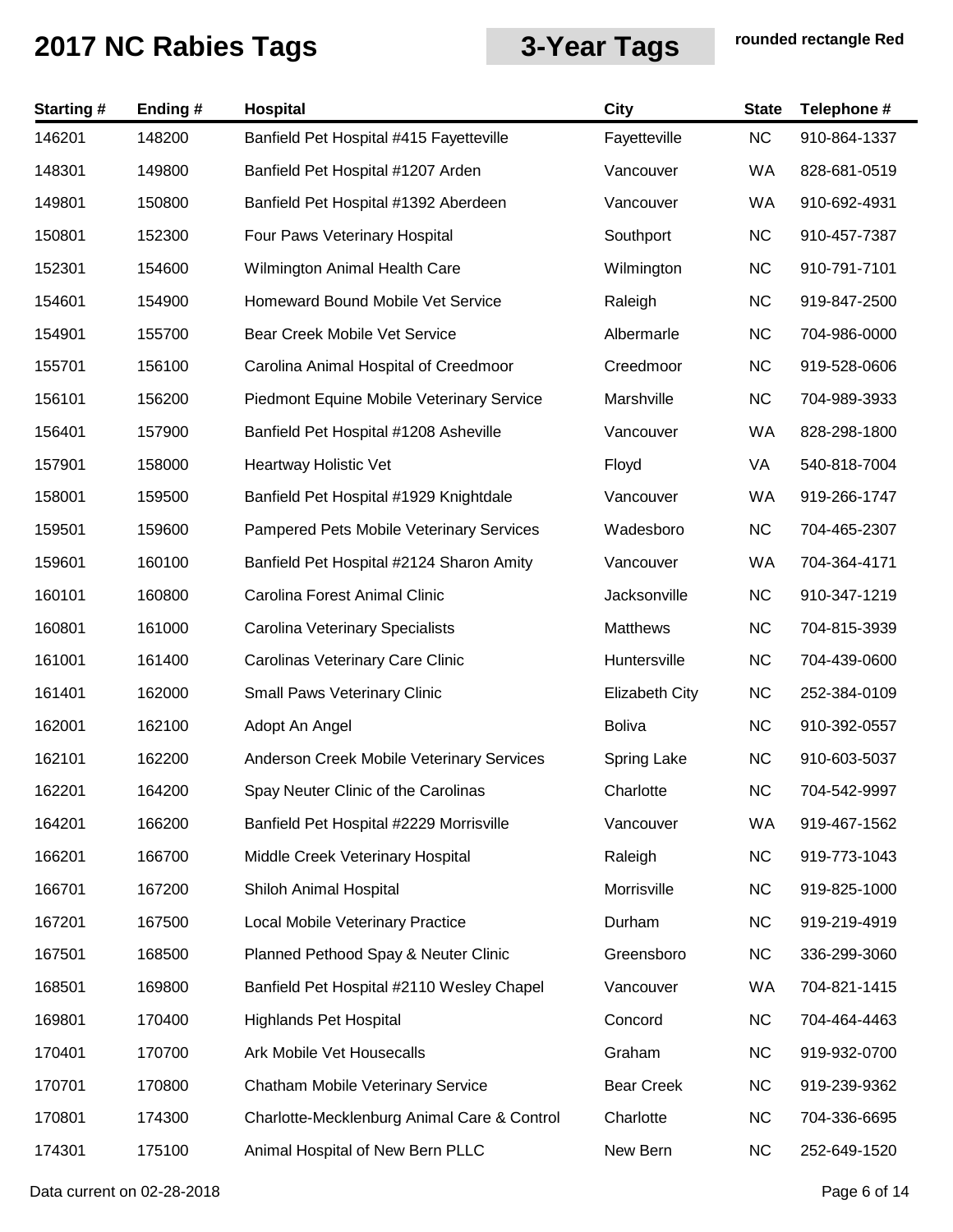| <b>Starting#</b> | Ending# | Hospital                                       | City               | <b>State</b> | Telephone #  |
|------------------|---------|------------------------------------------------|--------------------|--------------|--------------|
| 175101           | 175900  | Banfield Pet Hospital #2247 Sanford            | Vancouver          | WA           | 919-774-6428 |
| 175901           | 176400  | Banfield Pet Hospital #2288 Statesville        | Vancouver          | WA           | 704-878-8849 |
| 176401           | 177400  | Banfield Pet Hospital #2374 Six Forks          | Vancouver          | WA           | 919-847-1064 |
| 177401           | 178300  | Banfield Pet Hospital #5029 Cary Stonebridge   | Vancouver          | WA           | 919-387-5976 |
| 178301           | 178900  | <b>Broadway Veterinary Hospital</b>            | Durham             | <b>NC</b>    | 919-973-0292 |
| 178901           | 179000  | Dr. Elizabeth Herring                          | Harrells           | <b>NC</b>    | 910-990-1631 |
| 179001           | 179100  | <b>Tender Touch Mobile Vet Care</b>            | Raleigh            | <b>NC</b>    | 919-247-7391 |
| 179101           | 179800  | Willow Oak Veterinary Hospital                 | Durham             | <b>NC</b>    | 919-908-6744 |
| 179801           | 179900  | HorseCare Veterinary Service                   | Zebulon            | <b>NC</b>    | 919-601-4122 |
| 179901           | 180000  | Dr. Monty C. Freshwater                        | Mebane             | <b>NC</b>    | 919-649-0796 |
| 180001           | 180100  | Quartet Veterinary Emergency Hospital          | Cary               | NC           | 919-462-8989 |
| 180101           | 181100  | Banfield Pet Hospital #5042 Creedmoor          | Vancouver          | WA           | 919-847-3548 |
| 181101           | 181400  | <b>Tuscan Ridge Animal Hospital</b>            | <b>Wake Forest</b> | <b>NC</b>    | 919-556-1944 |
| 181401           | 181700  | North Hills Animal Hospital & Resort           | Raleigh            | <b>NC</b>    | 919-307-4800 |
| 181701           | 191700  | VIP Petcare Gentle Doctor NC Raleigh           | Windsor            | CA           | 800-427-7973 |
| 191701           | 192200  | Banfield Pet Hospital #5054 Falls of Neuse     | Vancouver          | WA           | 919-872-5406 |
| 192201           | 192400  | Right at Home Mobile Veterinary Services PLLC  | <b>Kitty Hawk</b>  | <b>NC</b>    | 252-202-8460 |
| 192401           | 194400  | <b>VIP Petcare Atlanta</b>                     | Windsor            | CA           | 404-620-2290 |
| 194401           | 194700  | Youngsville Animal Hospital                    | Youngsville        | <b>NC</b>    | 919-494-5511 |
| 194701           | 200700  | VIP Petcare-Columbia                           | Windsor            | CA           | 800-427-7973 |
| 200701           | 200800  | Veterinary Housecalls of Raleigh Mobile PLLC   | Raleigh            | <b>NC</b>    | 984-200-9119 |
| 200801           | 203100  | Affordable Animal Care                         | Durham             | <b>NC</b>    | 919-620-7729 |
| 203101           | 203200  | Seal Equine Mobile Veterinary Service          | Rougemont          | <b>NC</b>    | 336-364-0818 |
| 203201           | 203700  | Passionate Paws Animal Hospital                | Waxhaw             | <b>NC</b>    | 704-256-7576 |
| 203701           | 204200  | Banfield Pet Hospital #5097 Highland           | Vancouver          | WA           | 704-875-2567 |
| 204201           | 204700  | Banfield Pet Hospital #5118 Cornelius          | Vancouver          | WA           | 704-894-8579 |
| 204701           | 204800  | Alexander At The Park Vet Hospital             | Durham             | <b>NC</b>    | 919-484-9909 |
| 204801           | 204900  | Carolina Livestock Veterinary Service          | Statesville        | <b>NC</b>    | 828-228-7962 |
| 204901           | 205000  | Lake Norman Equine Clinic/Twin Oaks Equine Cli | Mt. Ulla           | <b>NC</b>    | 704-278-3939 |
| 205001           | 205500  | Banfield Pet Hospital #2213 at Ramsey          | Vancouver          | WA           | 910-884-1206 |
| 205501           | 205900  | Mobile Equine & House Call Service             | Charlotte          | <b>NC</b>    | 704-541-3966 |
| 205901           | 206500  | Banfield Pet Hospital #1413 Burlington         | Vancouver          | WA           | 336-524-9106 |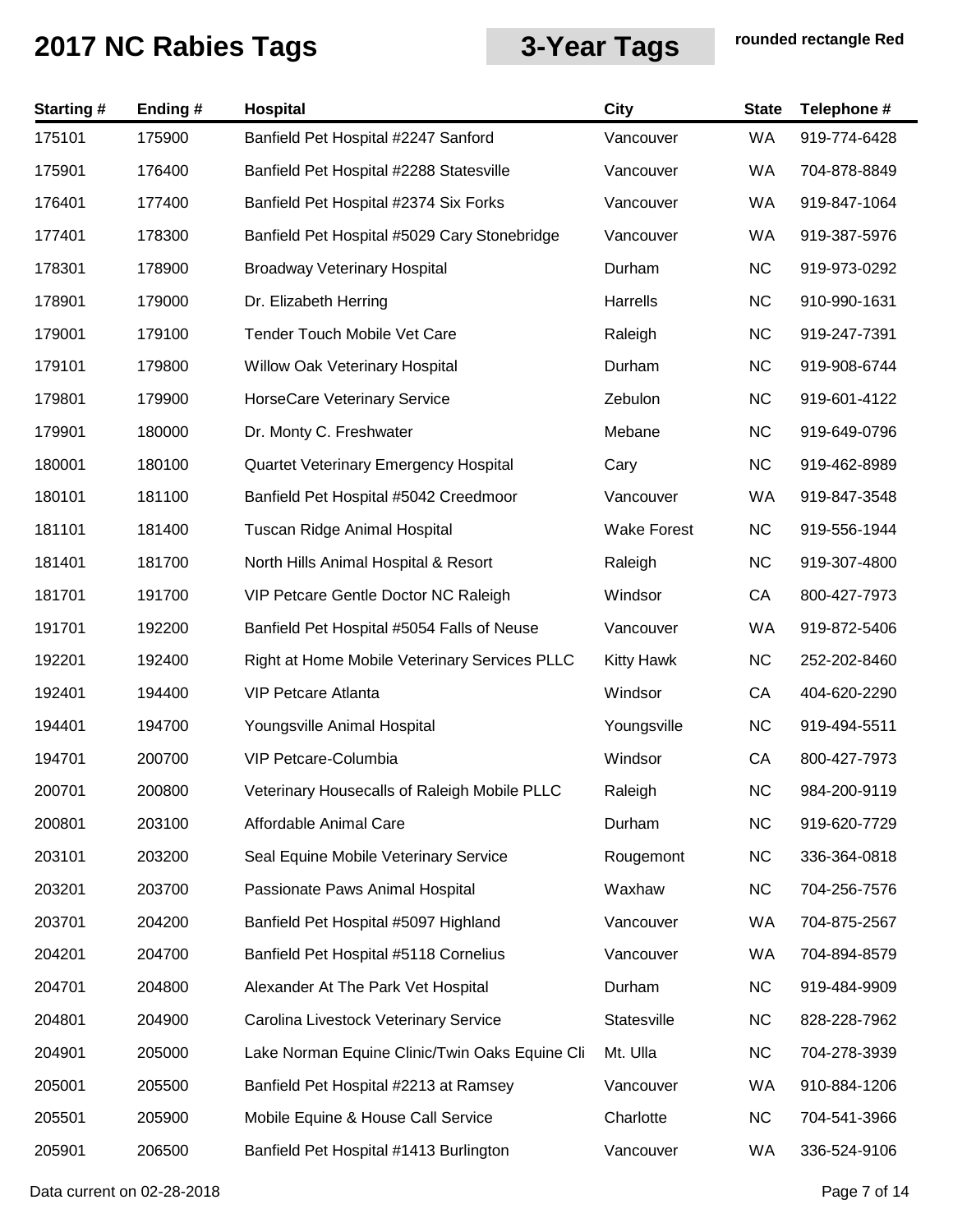| <b>Starting#</b> | Ending# | Hospital                                       | City                 | <b>State</b> | Telephone #  |
|------------------|---------|------------------------------------------------|----------------------|--------------|--------------|
| 206501           | 207000  | Animal Hospital of Whiteville                  | Whiteville           | <b>NC</b>    | 910-642-3221 |
| 207001           | 207400  | Mooresville Animal Hospital, P.A.              | Mooresville          | <b>NC</b>    | 704-664-4087 |
| 207401           | 207600  | Dr P J Boatwright                              | <b>Brevard</b>       | <b>NC</b>    | 828-885-2080 |
| 207601           | 208500  | Animal Hospital of Mebane                      | Mebane               | <b>NC</b>    | 919-304-1600 |
| 208501           | 209700  | Humane Society Charlotte Spay&Neuter Clinic-To | Charlotte            | <b>NC</b>    | 704-494-7707 |
| 209701           | 209800  | <b>Caldwell County Animal Control</b>          | Lenoir               | <b>NC</b>    | 828-757-8625 |
| 209801           | 209900  | <b>Berkeley Veterinary Clinic</b>              | Goldsboro            | <b>NC</b>    | 919-778-5398 |
| 209901           | 210000  | The Oaks Veterinary Clinic                     | Smithfield           | VA           | 757-357-2324 |
| 210001           | 211000  | Banfield Pet Hospital #5030 South Point        | Vancouver            | WA           | 919-316-1046 |
| 211001           | 211600  | Banfield Pet Hospital #5138 West Gate          | Vancouver            | WA           | 336-323-7925 |
| 211601           | 212000  | Mitchell County Animal Rescue Shelter          | Spruce Pine          | <b>NC</b>    | 828-765-6952 |
| 212001           | 212500  | <b>Weddington Animal Hospital</b>              | Matthews             | <b>NC</b>    | 704-847-8466 |
| 212501           | 213100  | St. Francis Animal Hospital                    | Durham               | <b>NC</b>    | 919-286-2727 |
| 213101           | 213300  | Monroe Animal Hospital, P.A.                   | Monroe               | <b>NC</b>    | 704-289-5242 |
| 213301           | 213400  | Carolina Vetererinary Specialist Referral      | Greensboro           | <b>NC</b>    | 336-632-0605 |
| 213401           | 213500  | Uncommon Creatures Mobile Vet Service          | <b>Winston Salem</b> | <b>NC</b>    | 704-603-7520 |
| 213501           | 215000  | Banfield Pet Hospital #407 Pineville           | Vancouver            | WA           | 704-554-5401 |
| 215001           | 216200  | Banfield Pet Hospital #1140 High Point         | Vancouver            | WA           | 336-884-4035 |
| 216201           | 216300  | Mozzachio Mobile Vet Service                   | Hillsborough         | <b>NC</b>    | 919-618-1322 |
| 216301           | 217000  | Banfield Pet Hospital #5139 Highwoods          | Vancouver            | WA           | 336-323-7811 |
| 217001           | 217600  | China Grove Animal Hospital                    | China Grove          | NC.          | 704-857-1017 |
| 217601           | 217800  | <b>Animobile Veterinary Services</b>           | Tryon                | <b>NC</b>    | 919-932-0305 |
| 217801           | 219500  | Care First Animal Hospital at Glenwood         | Raleigh              | <b>NC</b>    | 919-783-7387 |
| 218301           | 218400  | Care First Animal Hospital at Tryon            | Cary                 | <b>NC</b>    | 919-851-7475 |
| 219501           | 220500  | <b>Forest City Animal Hospital</b>             | <b>Forest City</b>   | <b>NC</b>    | 828-229-3250 |
| 220801           | 221000  | <b>Sunvet Animal Wellness Clinic</b>           | Asheville            | <b>NC</b>    | 828-254-2221 |
| 221001           | 221600  | <b>Gandy Animal Hospital</b>                   | Rockingham           | NC           | 910-997-2518 |
| 221601           | 221900  | Frenzel's Mobile Vet Clinic                    | Mebane               | <b>NC</b>    | 336-694-6688 |
| 221901           | 222000  | Frontier Mobile Veterinay Service              | Iron Station         | <b>NC</b>    | 704-745-7550 |
| 222001           | 222500  | Banfield Pet Hospital #5131 Harrisburg         | Vancouver            | WA           | 704-455-0045 |
| 222501           | 223700  | Forest Hills Veterinary Hospital               | Wilmington           | NC           | 910-362-9955 |
| 223701           | 224000  | Paws & Claws Mobile Vet                        | Huntersville         | NC           | 704-779-4200 |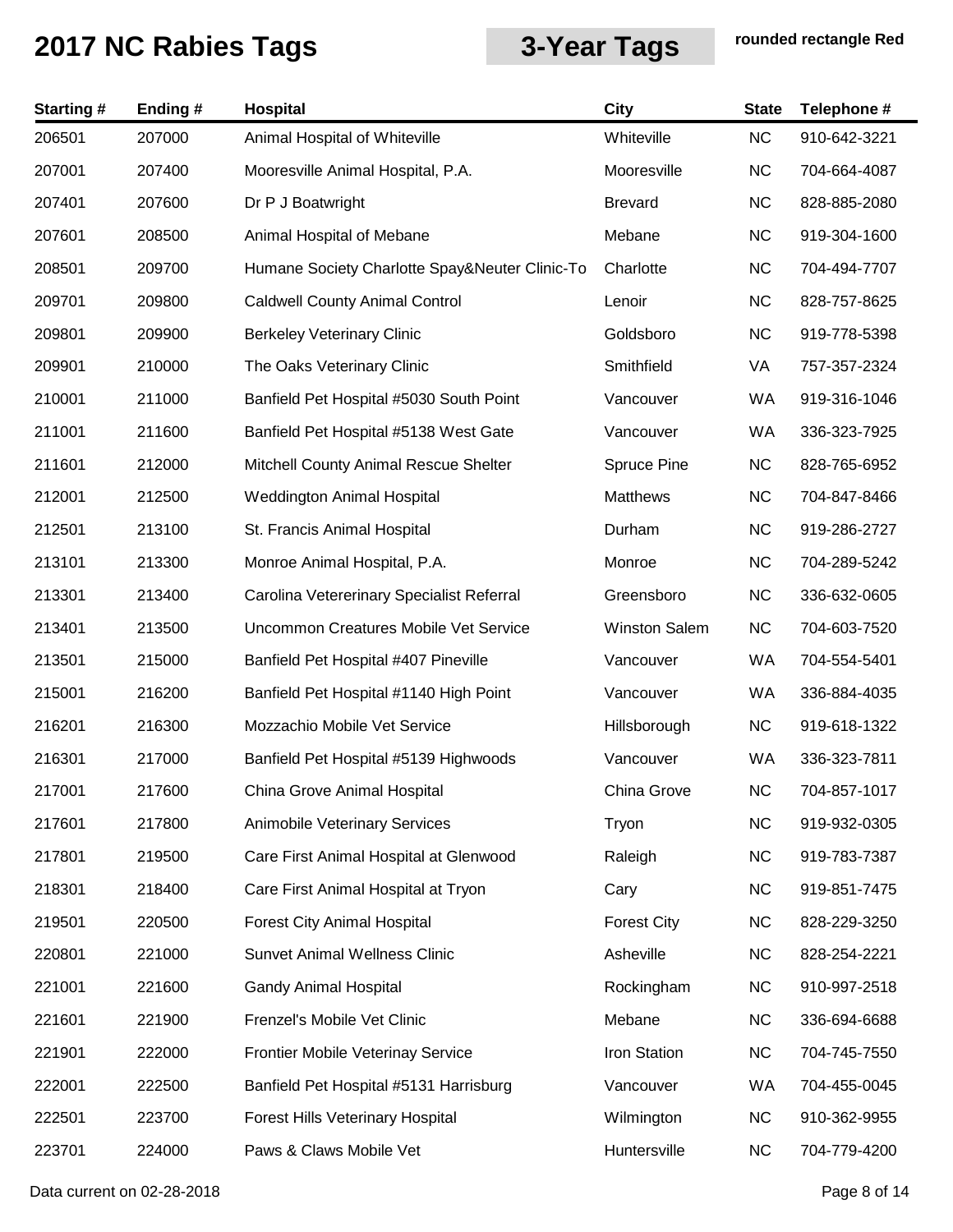| <b>Starting#</b> | Ending# | Hospital                                        | City                  | <b>State</b> | Telephone #  |
|------------------|---------|-------------------------------------------------|-----------------------|--------------|--------------|
| 224001           | 225000  | Banfield Pet Hospital #418 Hickory              | Vancouver             | WA           | 828-261-0356 |
| 225001           | 226000  | Banfield Pet Hospital #2347 Charlotte-IKEA      | Vancouver             | <b>WA</b>    | 704-596-6224 |
| 226001           | 226400  | Ambassador Mobile Veterinarian Service          | Greensboro            | <b>NC</b>    | 336-254-1865 |
| 226401           | 226500  | Fix A Friend Spay Neuter Clinic                 | Winnebo               | <b>NC</b>    | 910-253-8161 |
| 226501           | 227000  | <b>NCSU CVM Pharmacy</b>                        | Raleigh               | <b>NC</b>    | 919-513-6572 |
| 227001           | 227300  | Chapel Hill Mobile Vet House Calls              | <b>Chapel Hill</b>    | <b>NC</b>    | 919-357-3440 |
| 227301           | 227500  | Cool Springs Mobile Veterinary Services         | Cleveland             | <b>NC</b>    | 704-794-3911 |
| 227501           | 229500  | Banfield Pet Hospital #413 East Greensboro      | Vancouver             | WA           | 336-545-8333 |
| 229501           | 229800  | Banfield Pet Hospital #610 Greenville           | Vancouver             | WA           | 252-756-3145 |
| 229801           | 230000  | <b>Oriental Pet Clinic</b>                      | Oriental              | <b>NC</b>    | 252-249-2775 |
| 230001           | 232000  | Banfield Pet Hospital #1249 Wake Forest         | Vancouver             | WA           | 919-562-3852 |
| 232001           | 232500  | Heritage Animal Hospital                        | <b>Wake Forest</b>    | <b>NC</b>    | 919-412-4389 |
| 232501           | 233500  | Banfield Pet Hospital #1509 Charlotte           | Vancouver             | <b>WA</b>    | 704-583-9440 |
| 233501           | 233900  | Banfield Pet Hospital #5063 Sharon Road         | Vancouver             | WA           | 704-367-5323 |
| 233901           | 234200  | <b>NCSU Mobile Hospital Service CVM</b>         | Raleigh               | <b>NC</b>    | 919-606-2752 |
| 234201           | 234900  | <b>Surry Spay Neuter Clinic</b>                 | Ararat                | <b>NC</b>    | 336-756-2578 |
| 234901           | 235000  | Dr. Elizabeth Williams                          | Fayetteville          | <b>NC</b>    | 352-318-0866 |
| 235001           | 238000  | <b>Bayleaf Veterinary Hospital</b>              | Raleigh               | <b>NC</b>    | 919-848-1926 |
| 238001           | 238200  | <b>Whiskers Rescue Foundation</b>               | East End              | <b>NC</b>    | 336-406-0965 |
| 238201           | 238400  | SPCA of Northeastern NC                         | <b>Elizabeth City</b> | <b>NC</b>    | 252-338-5222 |
| 238401           | 238700  | Banfield Pet Hospital #1510 Charlotte-Perimeter | Vancouver             | WA           | 704-599-2957 |
| 238701           | 238900  | Alamance Countryside Mobile Vet Srevice         | <b>Burlington</b>     | <b>NC</b>    | 336-451-7826 |
| 238901           | 239000  | <b>Cabarrus Emergency Veterinary Clinic</b>     | Kannapolis            | <b>NC</b>    | 704-932-1182 |
| 239001           | 239100  | <b>SC Equine Associates</b>                     | Lancaster             | SC           | 980-721-2175 |
| 239101           | 239300  | Mooresville Animal Hospital, P.A.               | Mooresville           | <b>NC</b>    | 704-664-4087 |
| 239301           | 239500  | <b>Cary Animal Control</b>                      | Cary                  | <b>NC</b>    | 919-319-4517 |
| 239501           | 239700  | Forsyth County Animal Shelter                   | <b>Winston Salem</b>  | NC           | 336-703-2482 |
| 239701           | 239800  | Dr. Betsy Walton                                | Raleigh               | NC           | 919-661-1026 |
| 239801           | 239900  | Ocracoke Mobile Veterinarian                    | Ocracoke              | <b>NC</b>    | 252-928-0049 |
| 239901           | 240000  | Iron Will Mobile Veterinary Services            | <b>Burlington</b>     | NC           | 336-263-8127 |
| 240001           | 243000  | Banfield Pet Hospital #1170 White Oak           | Vancouver             | WA           | 919-771-2344 |
| 240501           | 240600  | <b>Whiskers Rescue Foundation</b>               | East End              | NC           | 336-406-0965 |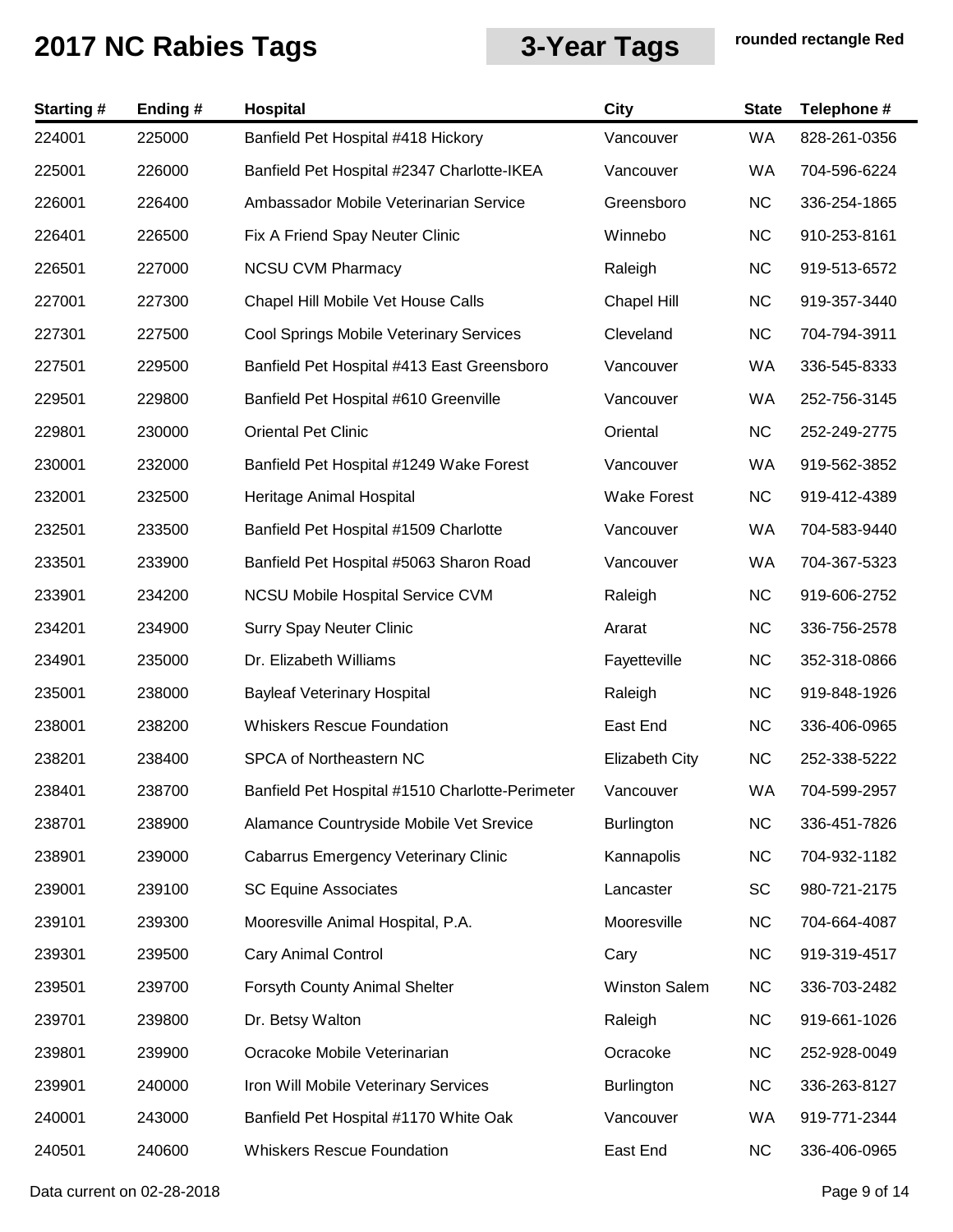| <b>Starting#</b> | Ending# | Hospital                                         | City           | <b>State</b> | Telephone #  |
|------------------|---------|--------------------------------------------------|----------------|--------------|--------------|
| 240901           | 241000  | <b>Whiskers Rescue Foundation</b>                | East End       | <b>NC</b>    | 336-406-0965 |
| 243001           | 245000  | Banfield Pet Hospital #411 Winston-Salem         | Vancouver      | WA           | 336-765-8339 |
| 245001           | 255000  | <b>Nash County Animal Control</b>                | Nashville      | <b>NC</b>    | 252-459-9855 |
| 255001           | 258000  | Banfield Pet Hospital #598 N Durham              | Vancouver      | WA           | 919-620-8142 |
| 258001           | 258400  | Spay Neuter Assistance Program                   | New Hill       | <b>NC</b>    | 919-783-7627 |
| 258401           | 258700  | <b>Bridges Mobile Services</b>                   | Grover         | <b>NC</b>    | 704-937-3300 |
| 258801           | 258900  | All Creatures Pet Hospital                       | Stanley        | <b>NC</b>    | 704-263-1366 |
| 258901           | 259000  | <b>Greystone Animal Hospital</b>                 | Raleigh        | <b>NC</b>    | 919-676-1711 |
| 259001           | 259300  | Gaston Veterinary Hospital Assoc.                | Gastonia       | <b>NC</b>    | 704-864-5732 |
| 259001           | 259300  | Western Wake Veterinary Service                  | Apex           | <b>NC</b>    | 919-362-1344 |
| 259501           | 260000  | Banfield Pet Hospital #1511 Blackeney            | Vancouver      | WA           | 704-844-6676 |
| 259701           | 258800  | Hayes Barton Animal Hospital                     | Raleigh        | <b>NC</b>    | 919-833-2666 |
| 260001           | 260300  | Catawba Heights Animal Hospital                  | <b>Belmont</b> | <b>NC</b>    | 704-827-0616 |
| 260301           | 260400  | Whiskers and Paws Veterinary Wellness Clinic     | Concord        | <b>NC</b>    | 704-213-1403 |
| 260401           | 261500  | <b>Garner Animal Hospital</b>                    | Raleigh        | <b>NC</b>    | 919-772-0404 |
| 261501           | 262000  | Banfield Pet Hospital #1508 Concord              | Vancouver      | WA           | 704-782-3921 |
| 262001           | 262500  | Banfield Pet Hospital #5034 Strickland           | Vancouver      | WA           | 919-870-4908 |
| 262501           | 262700  | Carolina Vet. Specialists Huntersville           | Huntersville   | <b>NC</b>    | 704-949-1100 |
| 262701           | 263000  | <b>Carteret County Animal Control</b>            | Morehead City  | <b>NC</b>    | 252-728-8585 |
| 263001           | 265000  | Banfield Pet Hospital #2322 Matthews             | Vancouver      | WA           | 704-847-7001 |
| 264401           | 264500  | Banfield Pet Hospital #2124 Sharon Amity         | Vancouver      | WA.          | 704-364-4171 |
| 265001           | 273000  | <b>Guilford County Animal Services (Shelter)</b> | Greensboro     | <b>NC</b>    | 336-641-3400 |
| 273001           | 273200  | Banfield Pet Hospital #1510 Charlotte-Perimeter  | Vancouver      | <b>WA</b>    | 704-599-2957 |
| 273201           | 273600  | Walnut Street Animal Hospital                    | Cary           | <b>NC</b>    | 919-948-6838 |
| 273601           | 273800  | Dr Ivey Smith Mobile Vet                         | Snow Hill      | NC           | 252-714-9581 |
| 273801           | 273900  | Phillips Animal Medical Hospital                 | Gastonia       | <b>NC</b>    | 704-867-3514 |
| 273901           | 274000  | Mobile Vet Practice of Raleigh                   | Raleigh        | NC           | 919-802-1622 |
| 274001           | 275000  | <b>Burlington Road Animal Hospital</b>           | Greensboro     | <b>NC</b>    | 336-375-3939 |
| 275001           | 275500  | Robinson Animal Hospital of Johnston County, P.  | Clayton        | <b>NC</b>    | 919-553-7173 |
| 275501           | 275600  | Paws At Your Doorstep Mobile Vet Service         | Cary           | <b>NC</b>    | 919-247-2670 |
| 275601           | 275700  | Brown Creek Equine Hospital                      | Polkton        | <b>NC</b>    | 704-272-7447 |
| 275701           | 275800  | <b>Small Animal Emergency Animal Services</b>    | Vass           | NC           | 910-246-0405 |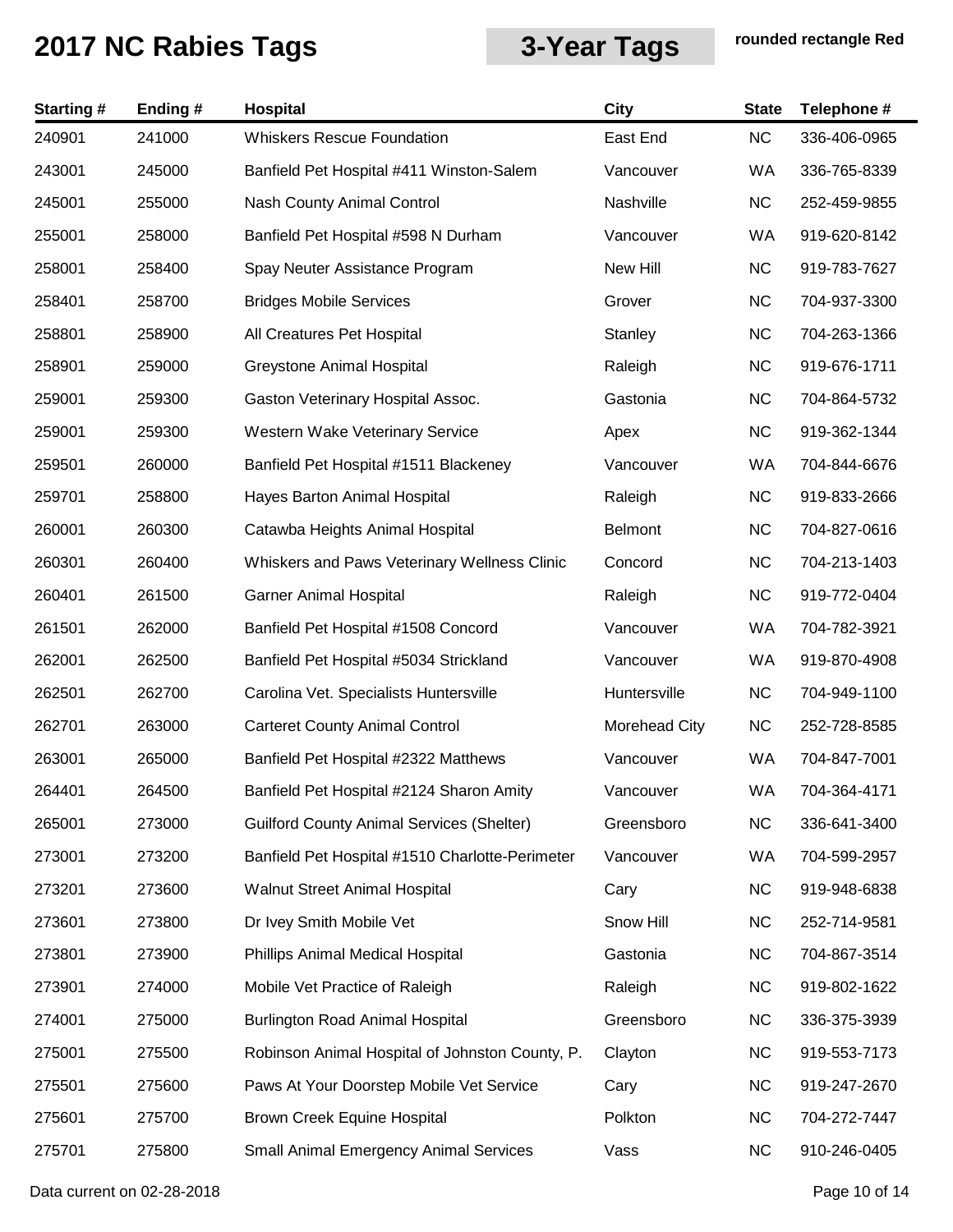| <b>Starting#</b> | Ending# | <b>Hospital</b>                                 | City              | <b>State</b> | Telephone #  |
|------------------|---------|-------------------------------------------------|-------------------|--------------|--------------|
| 275801           | 275900  | Creekside Mobile Veterinary Service             | Wendell           | <b>NC</b>    | 770-826-3200 |
| 275901           | 276000  | Socks & CO Mobile Veterinary                    | Cary              | <b>NC</b>    | 919-244-2826 |
| 276001           | 277100  | Northampton County Health Dept                  | Jackson           | <b>NC</b>    | 252-534-5841 |
| 277101           | 277300  | Mobile Large Animal Veterinary Service          | Troutman          | <b>NC</b>    | 704-528-1717 |
| 277301           | 277400  | Whiskers and Paws Veterinary Wellness Clinic    | Concord           | <b>NC</b>    | 704-213-1403 |
| 277401           | 277500  | <b>Buchanan Mobile Veterinary Services PLLC</b> | Rutherfordton     | <b>NC</b>    | 954-789-7783 |
| 277501           | 278000  | <b>VIP Petcare CA</b>                           | Windsor           | CA           | 800-427-7973 |
| 278001           | 278500  | Dr. Ralph Houser                                | Pittsboro         | <b>NC</b>    | 336-376-8134 |
| 278501           | 279000  | <b>Granville Co Animal Control</b>              | Oxford            | <b>NC</b>    | 919-693-6749 |
| 279001           | 279100  | Whispering Waters Animal Care/Mobile Svc        | Boone             | <b>NC</b>    | 828-264-8077 |
| 279101           | 279400  | Moyock Animal Hospital                          | Moyock            | <b>NC</b>    | 252-435-2250 |
| 279401           | 279500  | Carolina Equine & Food Animal Mobile Vet Servic | <b>Siler City</b> | <b>NC</b>    | 919-742-5500 |
| 279501           | 279900  | Banfield Pet Hospital #1510 Charlotte-Perimeter | Vancouver         | WA           | 704-599-2957 |
| 279901           | 280000  | Whiskers and Paws Veterinary Wellness Clinic    | Concord           | <b>NC</b>    | 704-213-1403 |
| 280001           | 280500  | Spay & Neuter Clinic of Alamance County         | <b>Burlington</b> | <b>NC</b>    | 336-570-6767 |
| 280501           | 280700  | <b>Caldwell County Animal Control</b>           | Lenoir            | <b>NC</b>    | 828-757-8625 |
| 280701           | 281000  | Banfield Pet Hospital #610 Greenville           | Vancouver         | WA           | 252-756-3145 |
| 281001           | 281100  | Dr. Jerrrey J. Ullmer                           | Garner            | <b>NC</b>    | 719-648-7515 |
| 281101           | 281400  | Mooresville Animal Hospital, P.A.               | Mooresville       | <b>NC</b>    | 704-664-4087 |
| 281401           | 281500  | <b>Quality Care Animal Hospital</b>             | Four Oaks         | <b>NC</b>    | 919-963-3044 |
| 281501           | 281600  | Cats Love Housecalls Mobile Vet Service         | Durham            | <b>NC</b>    | 919-590-9560 |
| 281601           | 281700  | River Cats Mobile Veterinary Service            | Wilmington        | <b>NC</b>    | 910-622-3360 |
| 281701           | 282000  | Monroe Animal Hospital, P.A.                    | Monroe            | <b>NC</b>    | 704-289-5242 |
| 282001           | 282100  | <b>Curly Tail Mobile Veterinary Services</b>    | Charlotte         | <b>NC</b>    | 980-505-7387 |
| 282101           | 282200  | Veterinary House Calls of Hickory               | Hickory           | <b>NC</b>    | 828-345-1998 |
| 282201           | 282300  | <b>Foundation Equine</b>                        | Southern Pines    | <b>NC</b>    | 910-992-8225 |
| 282301           | 282400  | <b>Caldwell County Animal Control</b>           | Lenoir            | <b>NC</b>    | 828-757-8625 |
| 282401           | 282500  | Pampered Pets Mobile Veterinary Services        | Wadesboro         | <b>NC</b>    | 704-465-2307 |
| 282501           | 283000  | Banfield Pet Hospital #1511 Blackeney           | Vancouver         | WA           | 704-844-6676 |
| 283001           | 283200  | Banfield Pet Hospital #2124 Sharon Amity        | Vancouver         | WA           | 704-364-4171 |
| 283201           | 283300  | <b>Burke Animal Clinic</b>                      | Morganton         | <b>NC</b>    | 828-437-0481 |
| 283401           | 283500  | Fix A Friend Spay Neuter Clinic                 | Winnebo           | <b>NC</b>    | 910-253-8161 |

Data current on 02-28-2018 **Page 11 of 14**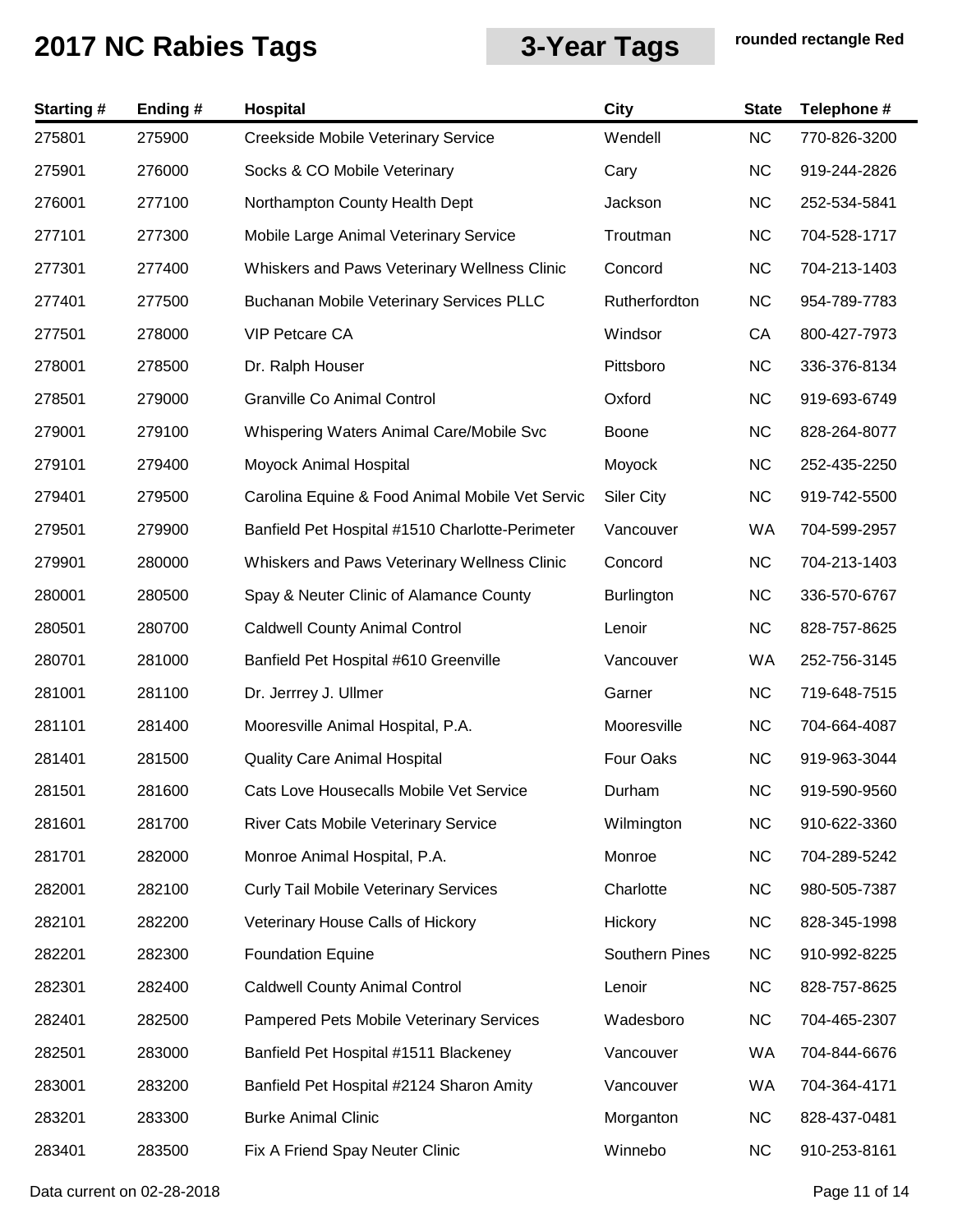| <b>Starting#</b> | Ending # | Hospital                                        | <b>City</b>   | <b>State</b> | Telephone #  |
|------------------|----------|-------------------------------------------------|---------------|--------------|--------------|
| 283501           | 283600   | <b>Atlas Mobile Veterinary Service</b>          | Pisgah Forest | <b>NC</b>    | 828-702-7306 |
| 283601           | 283700   | Carolina Vetererinary Specialist Referral       | Greensboro    | <b>NC</b>    | 336-632-0605 |
| 283701           | 283800   | Whiskers and Paws Veterinary Wellness Clinic    | Concord       | <b>NC</b>    | 704-213-1403 |
| 283801           | 283900   | Sobran Inc.                                     | Dayton        | OH           | 336-266-1515 |
| 283901           | 284500   | Mooresville Animal Hospital, P.A.               | Mooresville   | <b>NC</b>    | 704-664-4087 |
| 284501           | 285000   | Banfield Pet Hospital #417 Wilmington           | Vancouver     | WA           | 910-796-0401 |
| 285001           | 285500   | Banfield Pet Hospital #2213 at Ramsey           | Vancouver     | WA           | 910-884-1206 |
| 285501           | 285800   | Banfield Pet Hospital #2124 Sharon Amity        | Vancouver     | WA           | 704-364-4171 |
| 285801           | 286000   | Banfield Pet Hospital #1508 Concord             | Vancouver     | WA           | 704-782-3921 |
| 286001           | 286300   | Banfield Pet Hospital #1510 Charlotte-Perimeter | Vancouver     | WA           | 704-599-2957 |
| 286301           | 286400   | <b>Greystone Animal Hospital</b>                | Raleigh       | <b>NC</b>    | 919-676-1711 |
| 286401           | 286500   | Animal Emergency Hospital & Urgent Care         | Raleigh       | <b>NC</b>    | 919-781-5145 |
| 286501           | 287000   | Banfield Pet Hospital #5029 Cary Stonebridge    | Vancouver     | WA           | 919-387-5976 |
| 287001           | 287200   | Banfield Pet Hospital #2347 Charlotte-IKEA      | Vancouver     | WA           | 704-596-6224 |
| 287201           | 287300   | Sandy Paws Mobile Vet Service                   | Raleigh       | <b>NC</b>    | 919-576-0449 |
| 287301           | 287500   | Banfield Pet Hospital #1508 Concord             | Vancouver     | WA           | 704-782-3921 |
| 287501           | 288000   | Southeastern Veterinary Hospital, P.A.          | Lumberton     | <b>NC</b>    | 910-739-9411 |
| 288001           | 288200   | Youngsville Animal Hospital                     | Youngsville   | <b>NC</b>    | 919-494-5511 |
| 288201           | 288500   | North Hills Animal Hospital & Resort            | Raleigh       | <b>NC</b>    | 919-307-4800 |
| 288501           | 288600   | Whiskers and Paws Veterinary Wellness Clinic    | Concord       | <b>NC</b>    | 704-213-1403 |
| 288601           | 288900   | <b>Walnut Street Animal Hospital</b>            | Cary          | NC.          | 919-948-6838 |
| 288901           | 289100   | Bear Creek Mobile Vet Service                   | Albermarle    | <b>NC</b>    | 704-986-0000 |
| 289101           | 289700   | Banfield Pet Hospital #1413 Burlington          | Vancouver     | WA           | 336-524-9106 |
| 289701           | 289900   | Affordable Animal Care                          | Durham        | <b>NC</b>    | 919-620-7729 |
| 289901           | 290000   | <b>Surry Spay Neuter Clinic</b>                 | Ararat        | <b>NC</b>    | 336-756-2578 |
| 290001           | 300000   | VIP Petcare Gentle Doctor NC Raleigh            | Windsor       | CA           | 800-427-7973 |
| 290001           | 291500   | VIP Petcare Gentle Doctor NC Raleigh            | Windsor       | CA           | 800-427-7973 |
| 292001           | 292500   | VIP Petcare Gentle Doctor NC Raleigh            | Windsor       | CA           | 800-427-7973 |
| 293001           | 294000   | VIP Petcare Gentle Doctor NC Raleigh            | Windsor       | CA           | 800-427-7973 |
| 295501           | 296000   | VIP Petcare Gentle Doctor NC Raleigh            | Windsor       | CA           | 800-427-7973 |
| 297001           | 298500   | VIP Petcare Gentle Doctor NC Raleigh            | Windsor       | CA           | 800-427-7973 |
| 297001           | 297300   | Dixie Trail Animal Clinic, Inc.                 | Raleigh       | <b>NC</b>    | 919-781-5977 |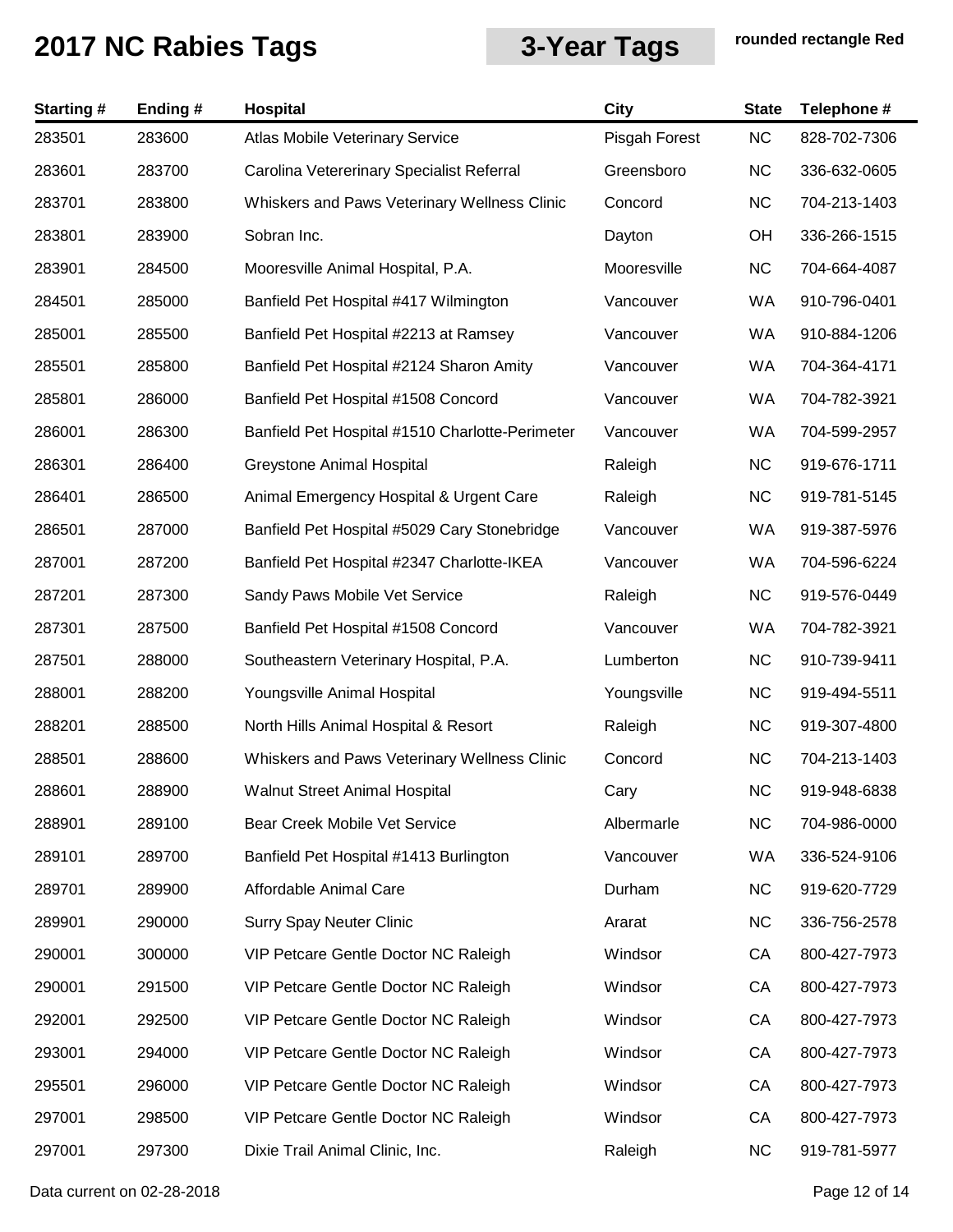| <b>Starting#</b> | Ending# | <b>Hospital</b>                                 | <b>City</b>     | <b>State</b> | Telephone #  |
|------------------|---------|-------------------------------------------------|-----------------|--------------|--------------|
| 298501           | 300000  | VIP Petcare-Columbia                            | Windsor         | CA           | 800-427-7973 |
| 300001           | 300500  | Banfield Pet Hospital #5131 Harrisburg          | Vancouver       | WA           | 704-455-0045 |
| 300501           | 300900  | Banfield Pet Hospital #417 Wilmington           | Vancouver       | WA           | 910-796-0401 |
| 300901           | 301300  | Banfield Pet Hospital #1510 Charlotte-Perimeter | Vancouver       | WA           | 704-599-2957 |
| 301301           | 301500  | Moyock Animal Hospital                          | Moyock          | <b>NC</b>    | 252-435-2250 |
| 301501           | 301700  | Pamlico Co Health Dept - Animal Control         | Bayboro         | <b>NC</b>    | 252-745-5634 |
| 301701           | 301800  | <b>Gallery Row Animal Hospital</b>              | Nags Head       | <b>NC</b>    | 252-715-5300 |
| 301801           | 302000  | Banfield Pet Hospital #5063 Sharon Road         | Vancouver       | WA           | 704-367-5323 |
| 302001           | 302200  | <b>Quality Care Animal Hospital</b>             | Four Oaks       | <b>NC</b>    | 919-963-3044 |
| 302201           | 302300  | Dr P J Boatwright                               | <b>Brevard</b>  | <b>NC</b>    | 828-885-2080 |
| 302301           | 302400  | Caring Hearts Animal Hospital                   | <b>Matthews</b> | <b>NC</b>    | 704-893-2799 |
| 302401           | 302500  | Southern Veterinary Partners                    | Birmingham      | AL           | 704-824-9876 |
| 302501           | 302700  | Banfield Pet Hospital #5097 Highland            | Vancouver       | WA           | 704-875-2567 |
| 302701           | 303000  | Banfield Pet Hospital #5042 Creedmoor           | Vancouver       | WA           | 919-847-3548 |
| 303001           | 303100  | Animal Hospital of Mebane                       | Mebane          | <b>NC</b>    | 919-304-1600 |
| 303101           | 303200  | Sky Wolf Veterinary Clinic PLLC                 | Mebane          | <b>NC</b>    | 919-491-8887 |
| 303201           | 303400  | Academy East Veterinary Hospital                | Fuquay-Varina   | <b>NC</b>    | 919-552-1040 |
| 303401           | 303500  | Whiskers and Paws Veterinary Wellness Clinic    | Concord         | <b>NC</b>    | 704-213-1403 |
| 303501           | 304000  | Banfield Pet Hospital #610 Greenville           | Vancouver       | WA           | 252-756-3145 |
| 304001           | 304200  | <b>HillTop Animal Hospital</b>                  | Fuquay-Varina   | <b>NC</b>    | 919-552-5232 |
| 304201           | 304400  | Banfield Pet Hospital #1511 Blackeney           | Vancouver       | WA.          | 704-844-6676 |
| 304401           | 304500  | Cool Springs Mobile Veterinary Services         | Cleveland       | <b>NC</b>    | 704-794-3911 |
| 304501           | 304700  | Banfield Pet Hospital #2124 Sharon Amity        | Vancouver       | <b>WA</b>    | 704-364-4171 |
| 304701           | 304800  | Mooresville Animal Hospital, P.A.               | Mooresville     | <b>NC</b>    | 704-664-4087 |
| 304801           | 304900  | Socks & CO Mobile Veterinary                    | Cary            | <b>NC</b>    | 919-244-2826 |
| 304901           | 305000  | Phillips Animal Medical Hospital                | Gastonia        | <b>NC</b>    | 704-867-3514 |
| 305001           | 305300  | Newton Veterinary Clinic                        | Newton          | <b>NC</b>    | 828-464-5020 |
| 305301           | 305500  | Bear Creek Mobile Vet Service                   | Albermarle      | <b>NC</b>    | 704-986-0000 |
| 305501           | 305600  | Alexander At The Park Vet Hospital              | Durham          | <b>NC</b>    | 919-484-9909 |
| 305601           | 305700  | <b>Burke Animal Clinic</b>                      | Morganton       | <b>NC</b>    | 828-437-0481 |
| 305701           | 306000  | Banfield Pet Hospital #5030 South Point         | Vancouver       | WA           | 919-316-1046 |
| 306001           | 306200  | Banfield Pet Hospital #1170 White Oak           | Vancouver       | WA           | 919-771-2344 |
|                  |         |                                                 |                 |              |              |